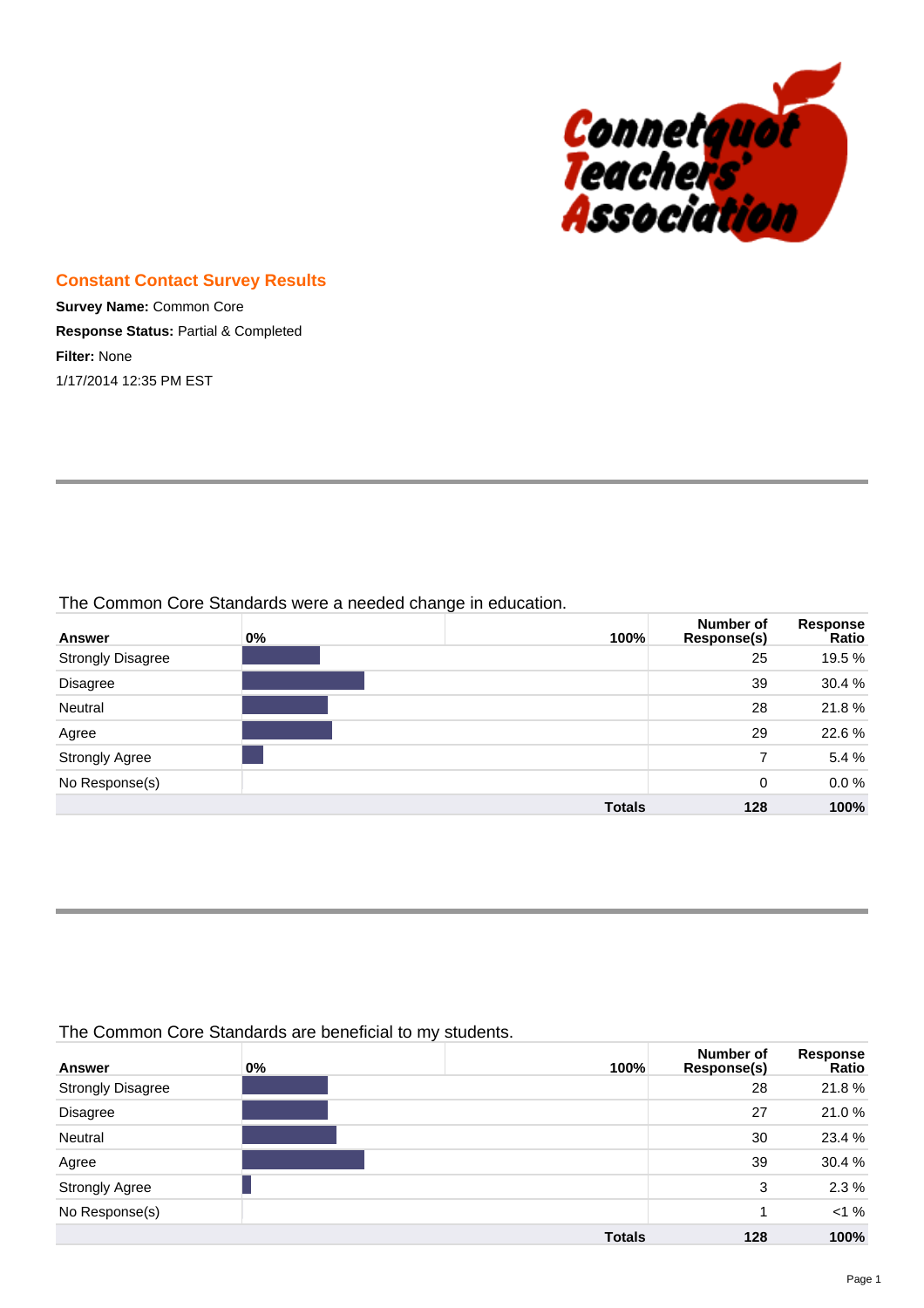| <b>Answer</b>            | $0\%$ | 100%          | <b>Number of</b><br>Response(s) | <b>Response</b><br>Ratio |
|--------------------------|-------|---------------|---------------------------------|--------------------------|
| <b>Strongly Disagree</b> |       |               | 27                              | 21.0%                    |
| Disagree                 |       |               | 37                              | 28.9%                    |
| Neutral                  |       |               | 25                              | 19.5 %                   |
| Agree                    |       |               | 35                              | 27.3%                    |
| <b>Strongly Agree</b>    |       |               | 4                               | 3.1%                     |
| No Response(s)           |       |               | 0                               | 0.0%                     |
|                          |       | <b>Totals</b> | 128                             | 100%                     |

#### The Common Core Standards will make students more college and career ready.

#### I feel pressured by administration to use the modules published by the State Education Department.

| Answer                   | 0% | 100%          | Number of<br>Response(s) | Response<br>Ratio |
|--------------------------|----|---------------|--------------------------|-------------------|
| <b>Strongly Disagree</b> |    |               | 9                        | 7.0 %             |
| Disagree                 |    |               | 30                       | 23.4 %            |
| Neutral                  |    |               | 35                       | 27.3%             |
| Agree                    |    |               | 35                       | 27.3%             |
| <b>Strongly Agree</b>    |    |               | 18                       | 14.0%             |
| No Response(s)           |    |               |                          | <1%               |
|                          |    | <b>Totals</b> | 128                      | 100%              |

My administrator has told me to teach to the Common Core Standards and use the modules published by the State Education Department when I believe it is necessary.

| <b>Answer</b>            | 0% | 100%          | Number of<br>Response(s) | Response<br>Ratio |
|--------------------------|----|---------------|--------------------------|-------------------|
| <b>Strongly Disagree</b> |    |               | 8                        | 6.2%              |
| Disagree                 |    |               | 18                       | 14.0%             |
| Neutral                  |    |               | 32                       | 25.0%             |
| Agree                    |    |               | 52                       | 40.6%             |
| <b>Strongly Agree</b>    |    |               | 17                       | 13.2 %            |
| No Response(s)           |    |               | 4                        | <1%               |
|                          |    | <b>Totals</b> | 128                      | 100%              |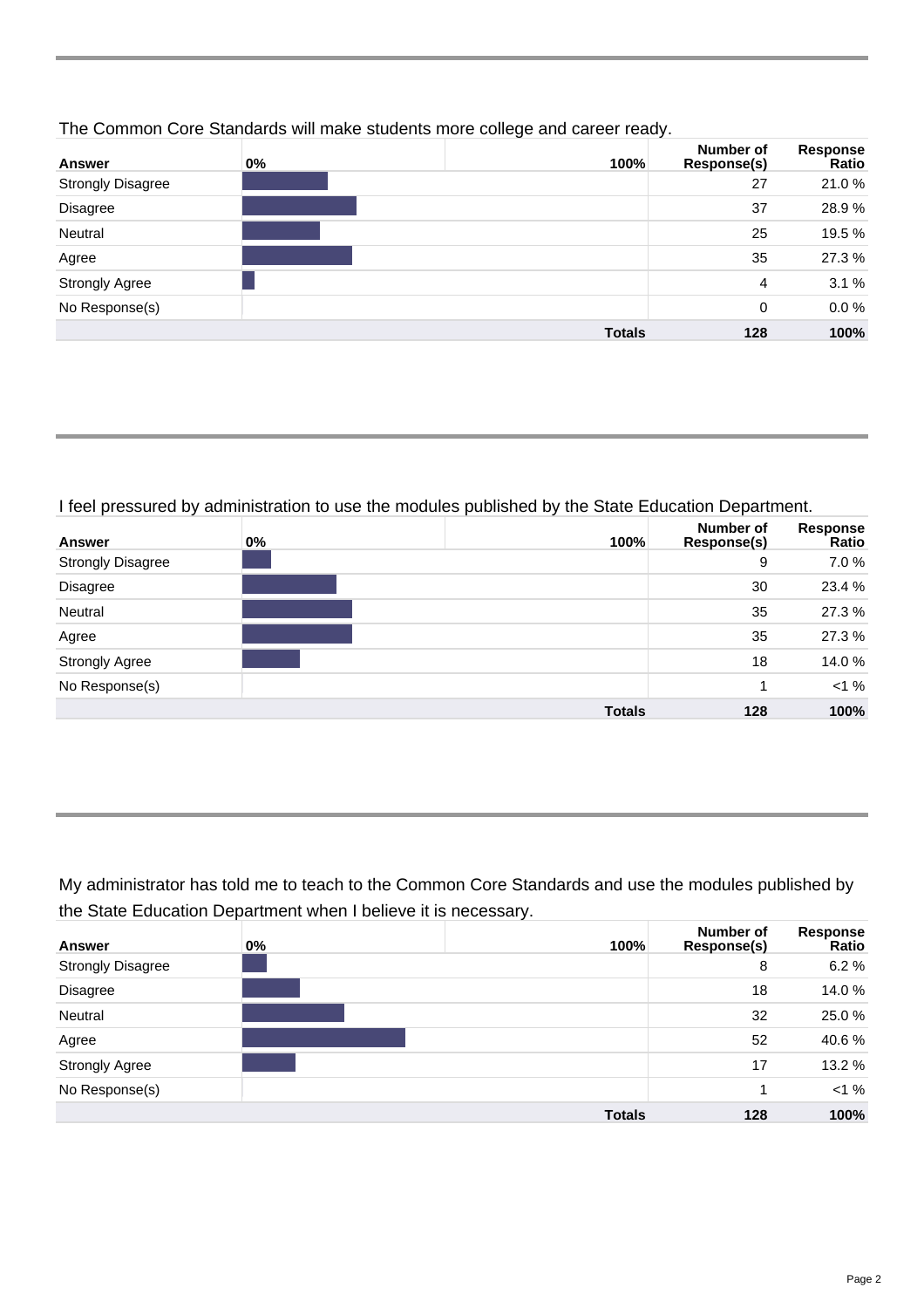| <b>Answer</b>            | $0\%$ | 100%          | Number of<br>Response(s) | Response<br>Ratio |
|--------------------------|-------|---------------|--------------------------|-------------------|
| <b>Strongly Disagree</b> |       |               | 4                        | 3.1%              |
| Disagree                 |       |               | 25                       | 19.5 %            |
| Neutral                  |       |               | 28                       | 21.8%             |
| Agree                    |       |               | 48                       | 37.5 %            |
| <b>Strongly Agree</b>    |       |               | 23                       | 17.9 %            |
| No Response(s)           |       |               | 0                        | $0.0 \%$          |
|                          |       | <b>Totals</b> | 128                      | 100%              |

The Common Core Standards are restricting my ability to teach using my own style.

# The Common Core Standards are restricting my creativity in the classroom.

| <b>Answer</b>            | $0\%$ | 100%          | Number of<br>Response(s) | Response<br>Ratio |
|--------------------------|-------|---------------|--------------------------|-------------------|
| <b>Strongly Disagree</b> |       |               | 6                        | 4.6 %             |
| Disagree                 |       |               | 16                       | 12.5 %            |
| Neutral                  |       |               | 23                       | 17.9 %            |
| Agree                    |       |               | 47                       | 36.7 %            |
| <b>Strongly Agree</b>    |       |               | 35                       | 27.3 %            |
| No Response(s)           |       |               | 1                        | $< 1 \%$          |
|                          |       | <b>Totals</b> | 128                      | 100%              |

## I am using the modules developed by the State Education Department.

| <b>Answer</b>            | $0\%$ | 100%          | Number of<br>Response(s) | Response<br>Ratio |
|--------------------------|-------|---------------|--------------------------|-------------------|
| <b>Strongly Disagree</b> |       |               | 16                       | 12.5 %            |
| Disagree                 |       |               | 15                       | 11.7 %            |
| Neutral                  |       |               | 29                       | 22.6%             |
| Agree                    |       |               | 50                       | 39.0%             |
| <b>Strongly Agree</b>    |       |               | 16                       | 12.5 %            |
| No Response(s)           |       |               | 2                        | 1.5%              |
|                          |       | <b>Totals</b> | 128                      | 100%              |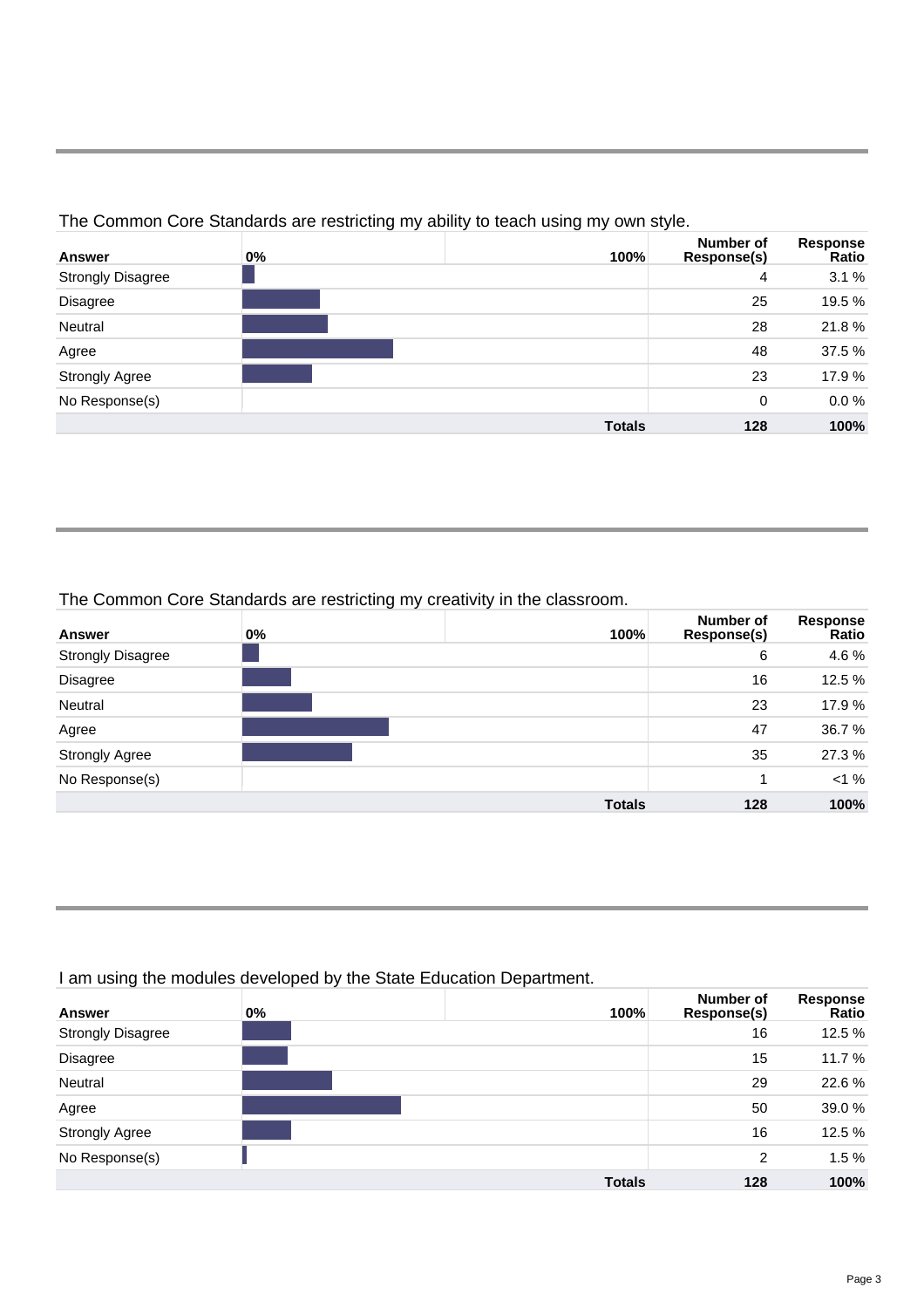| <b>Answer</b>            | $0\%$ | 100%          | Number of<br>Response(s) | Response<br>Ratio |
|--------------------------|-------|---------------|--------------------------|-------------------|
| <b>Strongly Disagree</b> |       |               | 35                       | 27.3%             |
| Disagree                 |       |               | 45                       | 35.1 %            |
| Neutral                  |       |               | 25                       | 19.5 %            |
| Agree                    |       |               | 17                       | 13.2 %            |
| <b>Strongly Agree</b>    |       |               | 6                        | 4.6%              |
| No Response(s)           |       |               | 0                        | $0.0\%$           |
|                          |       | <b>Totals</b> | 128                      | 100%              |

## I have the necessary supplies to implement the Common Core Standards.

#### The training that I have received in teaching to the Common Core Standards has been beneficial.

| ັ<br><b>Answer</b>       | $0\%$ | ັ | 100%          | <b>Number of</b><br>Response(s) | Response<br>Ratio |
|--------------------------|-------|---|---------------|---------------------------------|-------------------|
| <b>Strongly Disagree</b> |       |   |               | 40                              | 31.2 %            |
| Disagree                 |       |   |               | 40                              | 31.2 %            |
| Neutral                  |       |   |               | 24                              | 18.7%             |
| Agree                    |       |   |               | 22                              | 17.1 %            |
| <b>Strongly Agree</b>    |       |   |               | 1                               | $< 1 \%$          |
| No Response(s)           |       |   |               | -1                              | <1%               |
|                          |       |   | <b>Totals</b> | 128                             | 100%              |

I am receiving enough day-to-day support from administrators to assist me in transitioning to the Common Core Standards.

| Answer                   | $0\%$ | 100%          | Number of<br>Response(s) | Response<br>Ratio |
|--------------------------|-------|---------------|--------------------------|-------------------|
| <b>Strongly Disagree</b> |       |               | 30                       | 23.4 %            |
| Disagree                 |       |               | 39                       | 30.4 %            |
| Neutral                  |       |               | 37                       | 28.9%             |
| Agree                    |       |               | 19                       | 14.8%             |
| <b>Strongly Agree</b>    |       |               | 1                        | <1%               |
| No Response(s)           |       |               | 2                        | 1.5%              |
|                          |       | <b>Totals</b> | 128                      | 100%              |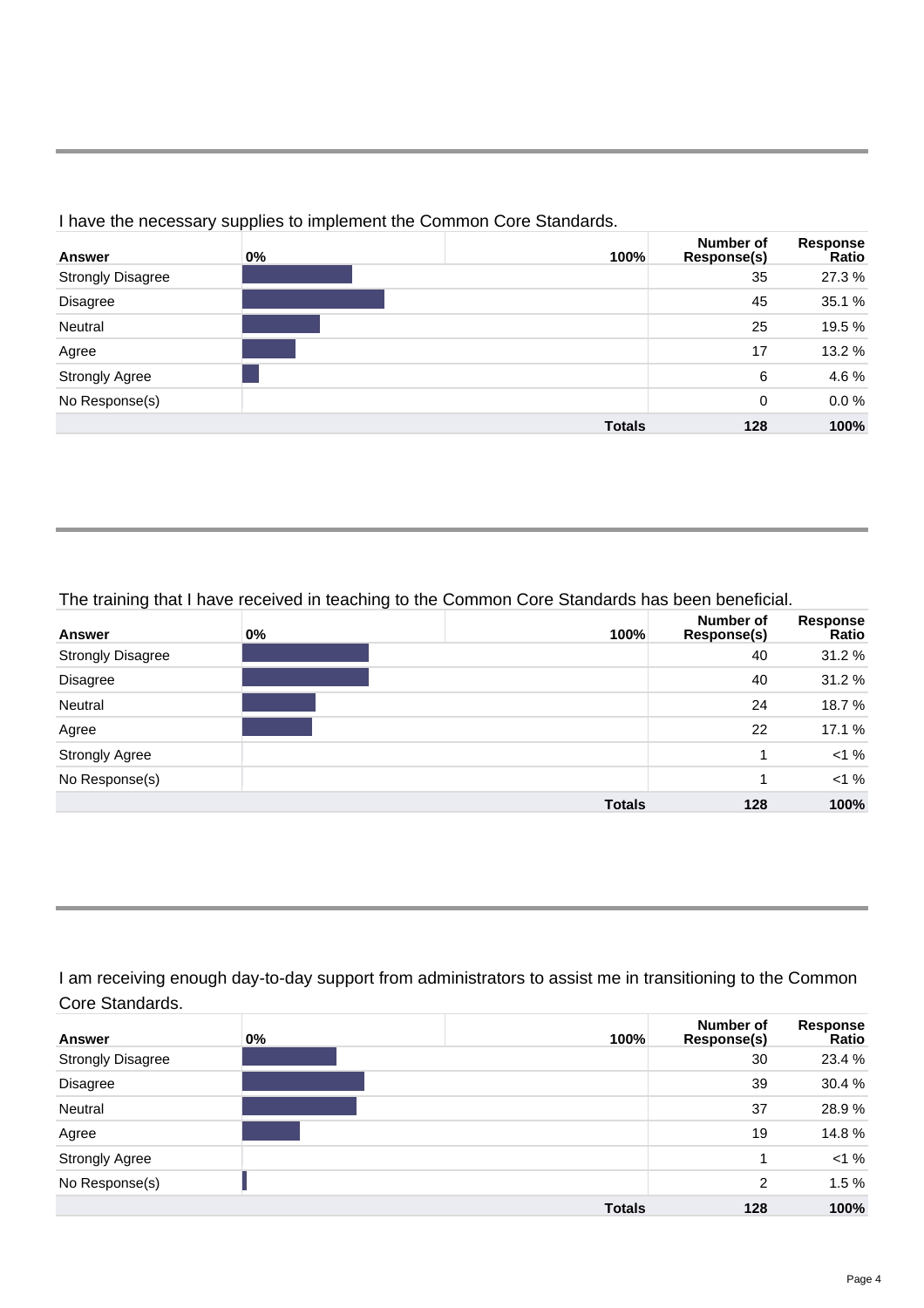## I know where to obtain information that can assist me in transitioning to the Common Core Standards.

| <b>Answer</b>            | $0\%$ | 100%          | <b>Number of</b><br>Response(s) | Response<br>Ratio |
|--------------------------|-------|---------------|---------------------------------|-------------------|
| <b>Strongly Disagree</b> |       |               | 11                              | 8.5%              |
| Disagree                 |       |               | 33                              | 25.7%             |
| Neutral                  |       |               | 26                              | 20.3%             |
| Agree                    |       |               | 52                              | 40.6%             |
| <b>Strongly Agree</b>    |       |               | 6                               | 4.6%              |
| No Response(s)           |       |               | 0                               | $0.0\%$           |
|                          |       | <b>Totals</b> | 128                             | 100%              |

# I am a better teacher due to the change to the Common Core Standards.

| <b>Answer</b>            | $0\%$ | 100%          | Number of<br>Response(s) | Response<br>Ratio |
|--------------------------|-------|---------------|--------------------------|-------------------|
| <b>Strongly Disagree</b> |       |               | 56                       | 43.7 %            |
| Disagree                 |       |               | 38                       | 29.6%             |
| Neutral                  |       |               | 17                       | 13.2 %            |
| Agree                    |       |               | 14                       | 10.9%             |
| <b>Strongly Agree</b>    |       |               | 3                        | 2.3%              |
| No Response(s)           |       |               | 0                        | $0.0\%$           |
|                          |       | <b>Totals</b> | 128                      | 100%              |

# I am comfortable teaching Common Core.

| <b>Answer</b>            | $0\%$ | 100%          | Number of<br>Response(s) | <b>Response</b><br>Ratio |
|--------------------------|-------|---------------|--------------------------|--------------------------|
| <b>Strongly Disagree</b> |       |               | 27                       | 21.0%                    |
| Disagree                 |       |               | 38                       | 29.6%                    |
| Neutral                  |       |               | 38                       | 29.6%                    |
| Agree                    |       |               | 23                       | 17.9 %                   |
| <b>Strongly Agree</b>    |       |               | 2                        | 1.5%                     |
| No Response(s)           |       |               | 0                        | $0.0 \%$                 |
|                          |       | <b>Totals</b> | 128                      | 100%                     |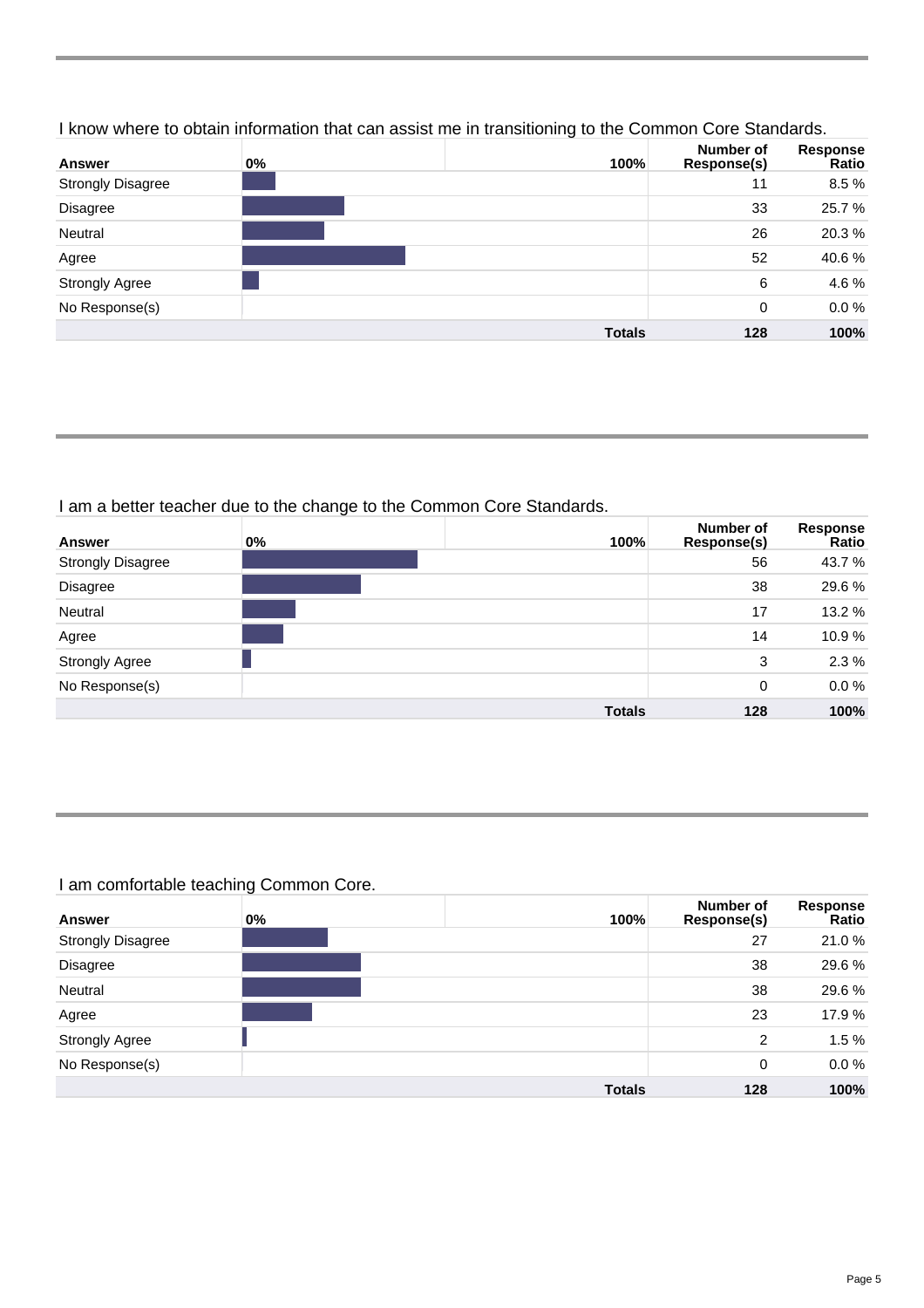| <b>Answer</b>            | $0\%$ | 100%          | Number of<br>Response(s) | Response<br>Ratio |
|--------------------------|-------|---------------|--------------------------|-------------------|
| <b>Strongly Disagree</b> |       |               | 55                       | 42.9%             |
| Disagree                 |       |               | 42                       | 32.8%             |
| Neutral                  |       |               | 20                       | 15.6%             |
| Agree                    |       |               | 11                       | 8.5%              |
| <b>Strongly Agree</b>    |       |               | 0                        | $0.0\%$           |
| No Response(s)           |       |               | $\Omega$                 | $0.0\%$           |
|                          |       | <b>Totals</b> | 128                      | 100%              |

The new Common Core Standards are developmentally appropriate for my students.

# I would feel more comfortable about the Common Core if my APPR rating was not tied to my students' performance on state standardized assessments,

| <b>Answer</b>            | 0% | 100%          | Number of<br>Response(s) | Response<br>Ratio |
|--------------------------|----|---------------|--------------------------|-------------------|
| <b>Strongly Disagree</b> |    |               |                          | 5.4 %             |
| Disagree                 |    |               | 4                        | 3.1%              |
| Neutral                  |    |               | 21                       | 16.4 %            |
| Agree                    |    |               | 47                       | 36.7 %            |
| <b>Strongly Agree</b>    |    |               | 49                       | 38.2 %            |
| No Response(s)           |    |               | 0                        | $0.0 \%$          |
|                          |    | <b>Totals</b> | 128                      | 100%              |

## My students are comfortable with the switch to the Common Core Standards.

| <b>Answer</b>            | $0\%$ | 100%          | Number of<br>Response(s) | Response<br>Ratio |
|--------------------------|-------|---------------|--------------------------|-------------------|
| <b>Strongly Disagree</b> |       |               | 36                       | 28.1 %            |
| Disagree                 |       |               | 50                       | 39.0 %            |
| Neutral                  |       |               | 28                       | 21.8%             |
| Agree                    |       |               | 14                       | 10.9%             |
| <b>Strongly Agree</b>    |       |               | 0                        | $0.0 \%$          |
| No Response(s)           |       |               | 0                        | $0.0 \%$          |
|                          |       | <b>Totals</b> | 128                      | 100%              |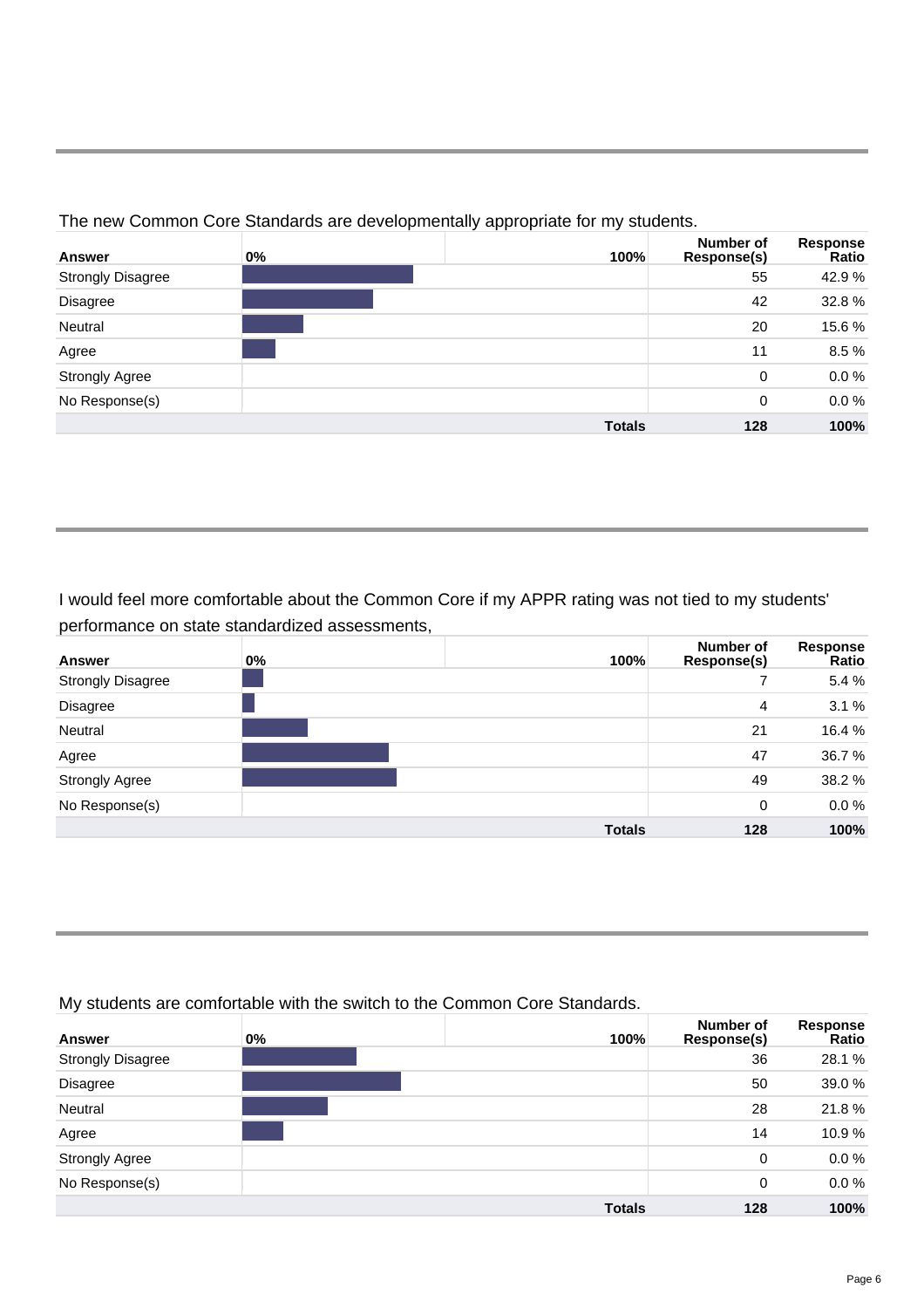## The parents of my students express worry about standardized tests.

| Answer         | $0\%$ | 100%          | Number of<br>Response(s) | Response<br>Ratio |
|----------------|-------|---------------|--------------------------|-------------------|
| Very Much      |       |               | 57                       | 44.5 %            |
| Somewhat       |       |               | 40                       | 31.2%             |
| A Little       |       |               | 19                       | 14.8%             |
| Not at All     |       |               | 11                       | 8.5%              |
| No Response(s) |       |               |                          | <1%               |
|                |       | <b>Totals</b> | 128                      | 100%              |

## The parents of my students express concern about the Common Core.

| <b>Answer</b>  | $0\%$ | 100%          | <b>Number of</b><br>Response(s) | Response<br>Ratio |
|----------------|-------|---------------|---------------------------------|-------------------|
| Very Much      |       |               | 50                              | 39.0 %            |
| Somewhat       |       |               | 49                              | 38.2 %            |
| A Litlle       |       |               | 20                              | 15.6%             |
| Not at All     |       |               | 8                               | 6.2%              |
| No Response(s) |       |               |                                 | $< 1 \%$          |
|                |       | <b>Totals</b> | 128                             | 100%              |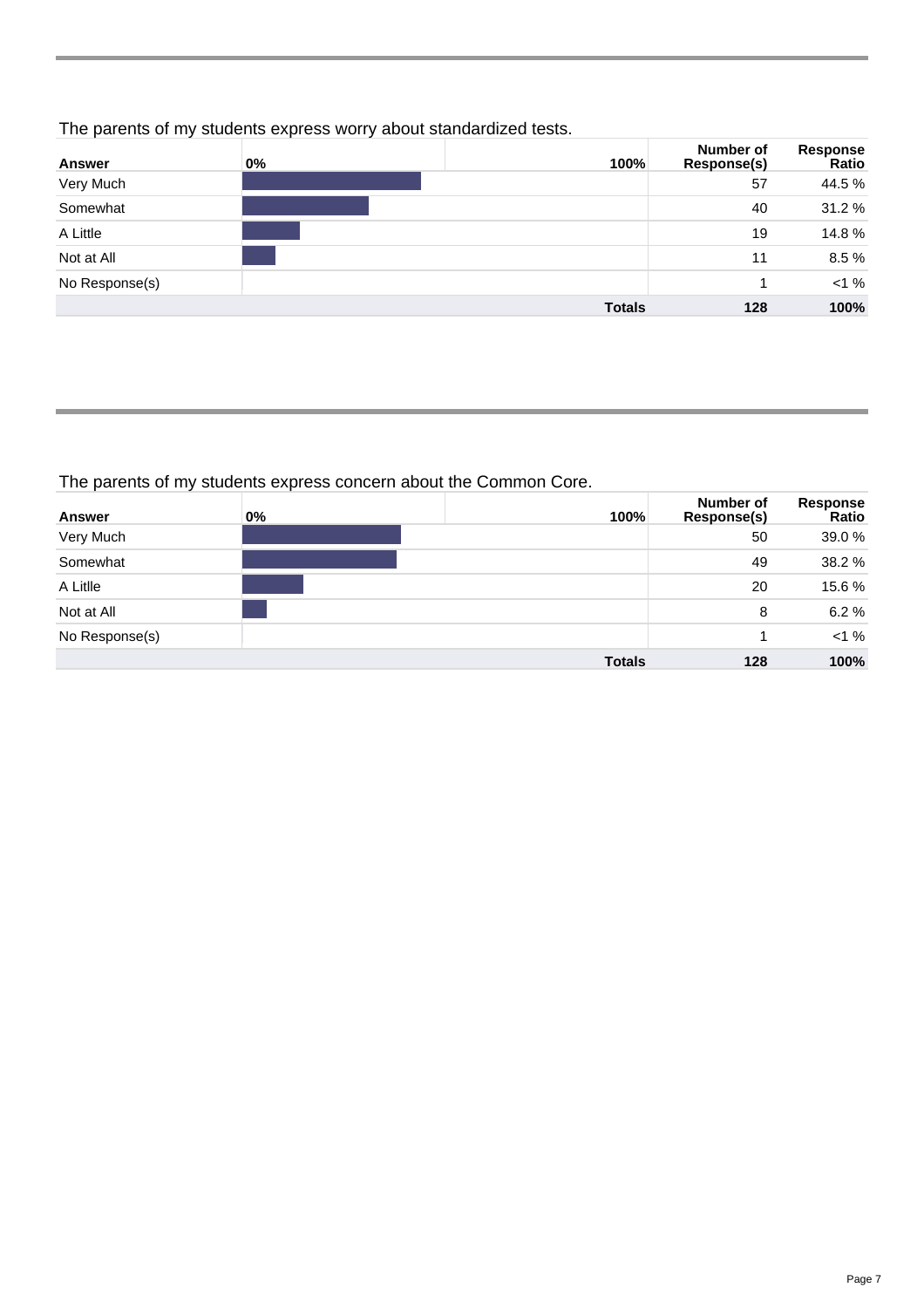| <b>Answer</b>  | $0\%$ | 100%          | Number of<br><b>Response(s)</b> | <b>Response</b><br>Ratio |
|----------------|-------|---------------|---------------------------------|--------------------------|
| Kindergarten   |       |               | 8                               | 6.2%                     |
| 1st grade      |       |               | 12                              | 9.3%                     |
| 2nd grade      |       |               | 13                              | 10.1%                    |
| 3rd grade      |       |               | $\boldsymbol{9}$                | 7.0%                     |
| 4th grade      |       |               | 9                               | 7.0%                     |
| 5th grade      |       |               | $\boldsymbol{9}$                | 7.0%                     |
| 6th grade      |       |               | 17                              | 13.2 %                   |
| 7th grade      |       |               | $\boldsymbol{9}$                | 7.0%                     |
| 8th grade      |       |               | 13                              | 10.1%                    |
| 9th grade      |       |               | 5                               | 3.9%                     |
| 10th grade     |       |               | 6                               | 4.6%                     |
| 11th grade     |       |               | $\overline{2}$                  | 1.5%                     |
| 12th grade     |       |               | 6                               | 4.6%                     |
| Other          |       |               | $\boldsymbol{9}$                | 7.0%                     |
| No Response(s) |       |               | 1                               | $< 1 \%$                 |
|                |       | <b>Totals</b> | 128                             | 100%                     |

Please indicate the grade level of the majority of your students.

# Are you a special education teacher?

| <b>Answer</b>  | $0\%$ | 100%          | Number of<br>Response(s) | Response<br>Ratio |
|----------------|-------|---------------|--------------------------|-------------------|
| Yes            |       |               | 28                       | 21.8%             |
| No             |       |               | 95                       | 74.2 %            |
| Other          |       |               | 4                        | 3.1%              |
| No Response(s) |       |               |                          | <1%               |
|                |       | <b>Totals</b> | 128                      | 100%              |